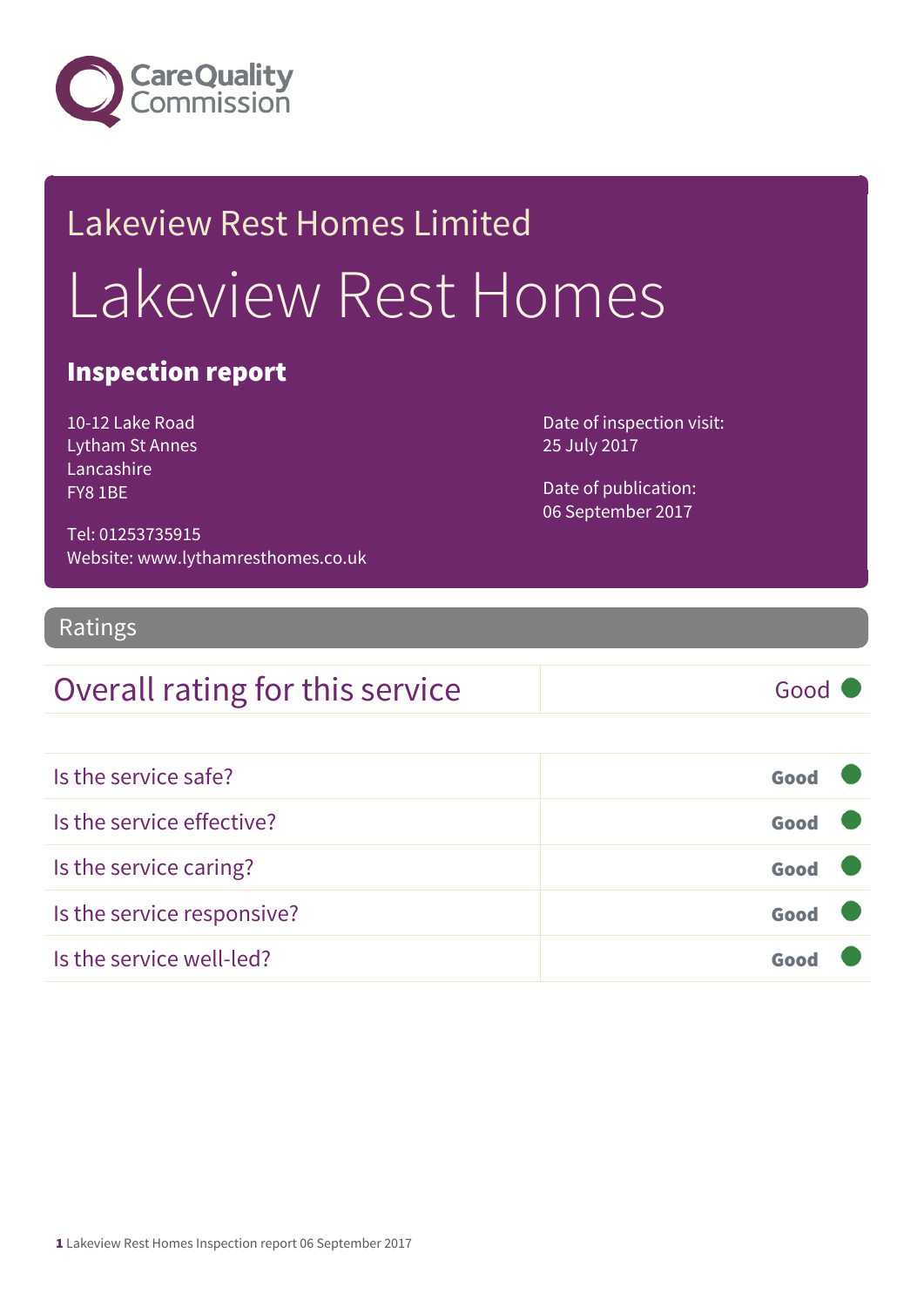## Summary of findings

#### Overall summary

Lakeview Rest Home is a care home for 29 people. The building is on two floors and has lift access. Bedrooms have en suite facilities available. The home is situated close to Lytham promenade, near Lytham and St Annes town centres. Private car parking facilities are available.

At the last inspection in September 2016 the service was rated Requires Improvement. Ratings of requires improvement had been identified in the 'safe' and 'well led' domains with breaches in Regulation 15, 17 and 18 Health and Social Care Act 2008(Regulated Activities) Regulations 2014. The home did not have effective systems or equipment for the management of clinical waste. Some areas of the building were not effectively maintained for their designated purpose. The laundry environment was not fit for purpose. Also systems and processes were not accurately reflected within the records kept. In addition there were not enough staff to meet the needs of people in the home in a timely manner.

At this inspection in July 2017 the issues had been addressed by the management team and regulations were met.

This inspection visit took place on 25 July 2017 and was unannounced.

From our observations, discussions with people who lived at the home and staff we found sufficient staff were deployed to ensure people had their needs met. One person who lived at the home wrote in a survey, 'They answer the call bell immediately when I call for help'. A staff member we spoke with said, "We do have enough staff around now if we need extra the manager will bring people in."

Systems and processes accurately reflected information within the records kept. Risk assessments were now up to date and implemented in care records of people who lived at the home.

We were shown improvements to the laundry and infection control systems. A new facility had been designated as a laundry room and building work was near completion. In addition new clinical waste systems were put in place to reduce the risk of infection.

We found medicines had been ordered appropriately, checked on receipt into the home, given as prescribed and stored and disposed of correctly. The registered manager had audits in place to monitor medicines procedures. These meant systems were in place to check people had received their medicines as prescribed.

People who lived at Lakeview told us they were happy with the care they received and with staff who supported them. We sat with people who lived at the home in the lounge areas and dining room and observed staff providing support for people throughout our inspection visit. We found they were kind, respectful and patient towards people who lived at the home. One person who lived at the home said, "Yes they are all lovely. They treat me with kindness and respect which is what all you can ask for."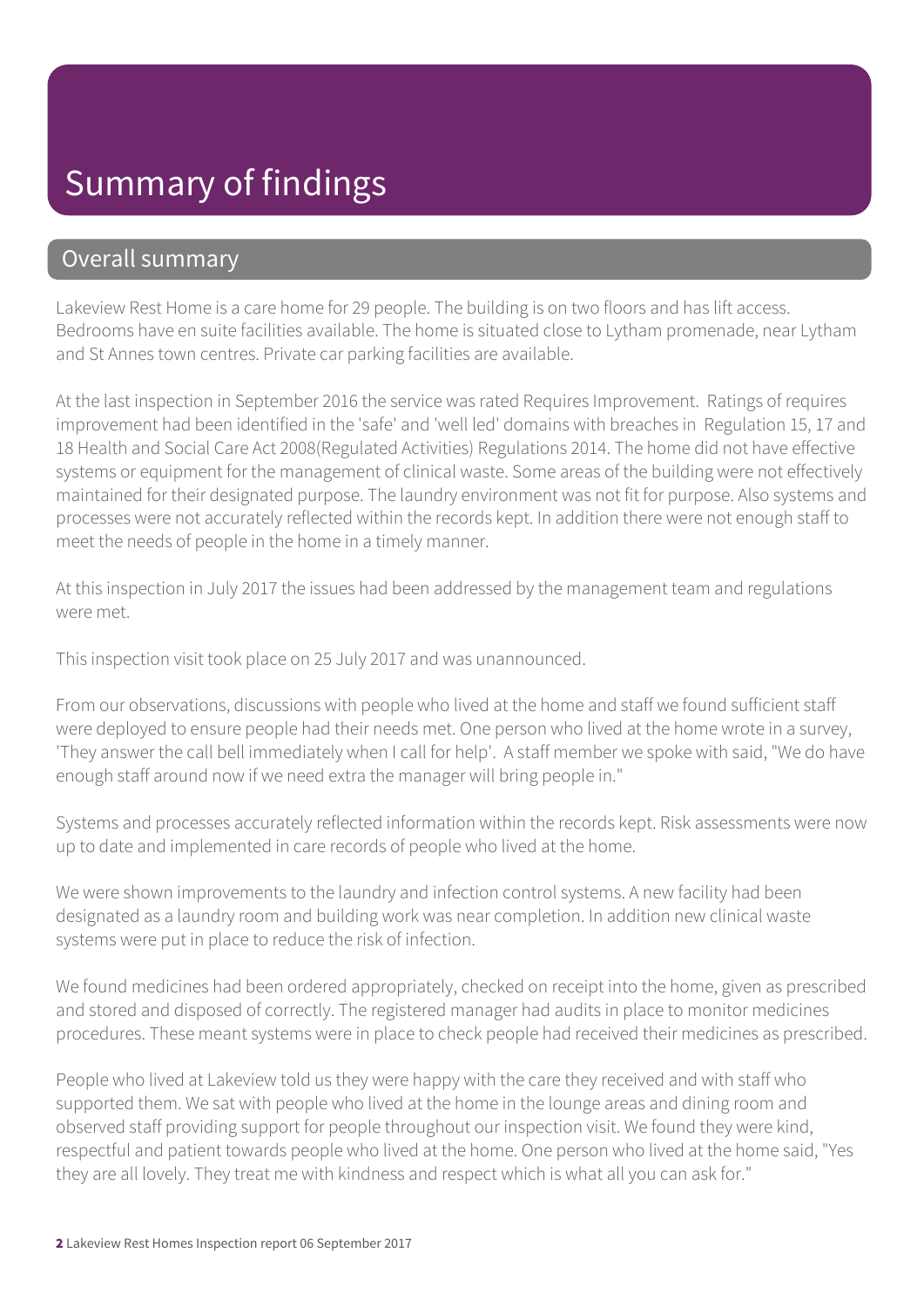We found by looking at documentation and talking with staff they had been recruited safely, received ongoing training relevant to their role and supported by the registered manager. They had the skills, knowledge and experience required to support people in their care. Staffing levels were sufficient to meet the needs of people who lived at Lakeview and they were deployed appropriately to ensure the needs of people were met.

People were supported to have maximum choice and control of their lives and staff supported them in the least restrictive way possible. The policies and systems in the service supported this practice.

People told us they had choices of meals and there were always alternatives if they didn't want what was on offer. We observed at breakfast time cooked breakfasts were provided as a choice for people. One person who lived at the home said, "I love the bacon butties in the morning." Care records we looked at described people's food preferences and any allergies.

We looked at the activities at the home and spoke with people about what was provided. The service employed activity co-ordinators and we saw advertised on the notice board of up and coming events, entertainers and trips out.

The registered manager guided staff to support people in line with their requirements and wishes. Care records we looked at were personalised and contained detailed life histories of each person who lived at Lakeview. Documentation was reviewed and updated with people and their families where applicable. This ensured responsive care planning matched their ongoing needs.

Lakeview had a complaints procedure which was made available to people on their admission to the home and their relatives. No complaints had been received. However people who lived at the home and relatives we spoke with were aware of the process to follow should they have any concerns.

The registered manager used a variety of methods to assess and monitor the quality of the service. These included regular audits and surveys sent to relatives/residents. Also we looked at staff and 'resident' meetings minutes. These were held to seek their views about the service and improvements that were suggested to ensure the home continued to develop.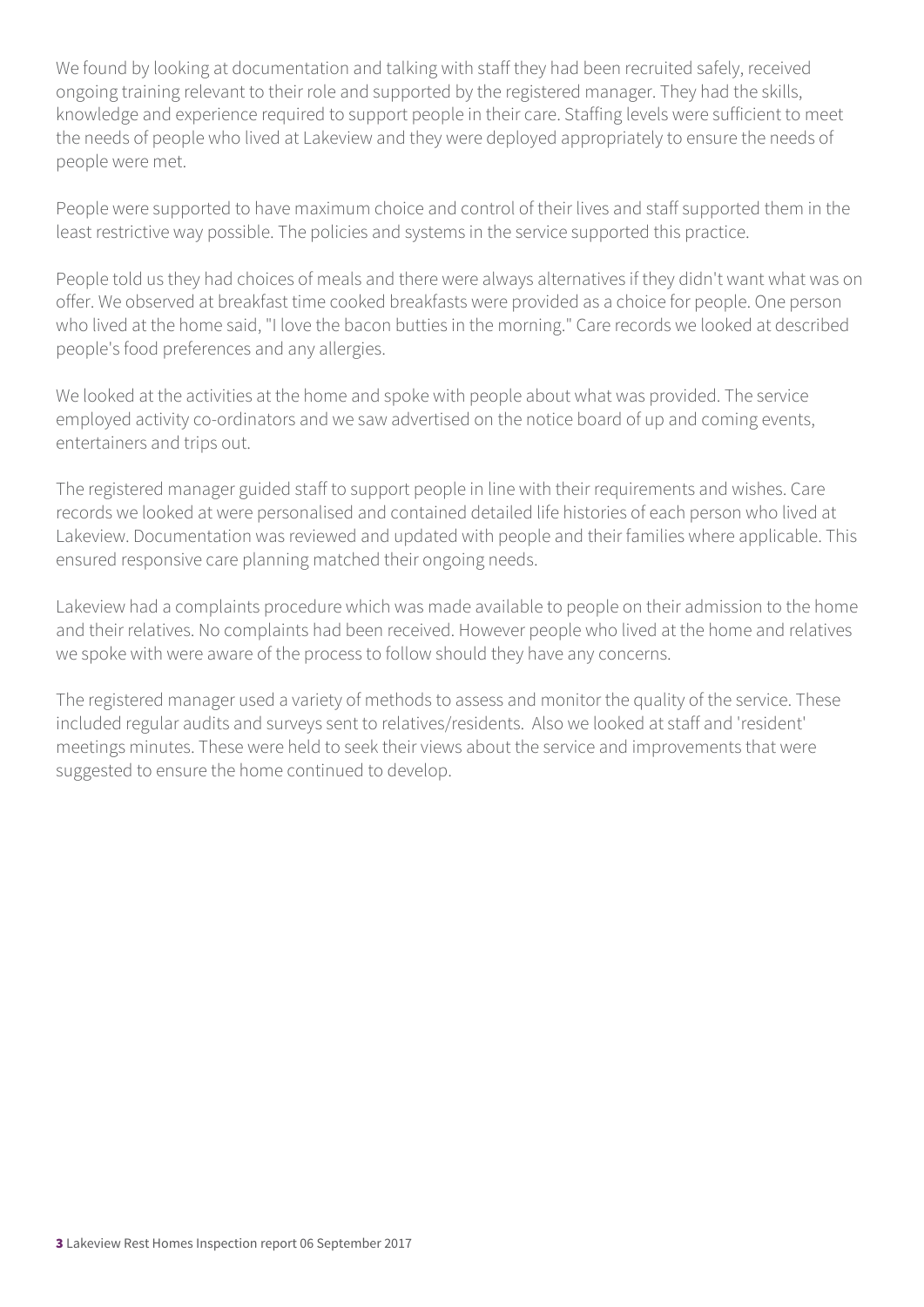#### The five questions we ask about services and what we found

We always ask the following five questions of services.

#### Is the service safe? Good

The service was safe.

The home had safe effective systems or equipment for the management of clinical waste and effective infection control measures in place.

We looked at staffing levels and looked at staffing rotas and found sufficient staff were deployed to meet people's requirements.

We observed medication was administered safely. The service had systems in place to protect people from unsafe management of their medicines.

Staff had received training to safeguard people from harm or abuse which was regularly updated and were aware of the process to follow.

The management team followed safe recruitment procedures.

#### Is the service effective? The service effective?

The service was effective.

People were cared for by staff that were well trained.

The registered manager and senior staff had a good understanding of the Mental Capacity Act 2005. They assisted people to make decisions and ensured their freedom was not limited.

People were provided with choices from a variety of nutritious food. People who lived at the home had been assessed against risks associated with malnutrition.

#### Is the service caring? The service caring of the service caring  $\sim$  Good

The service was caring.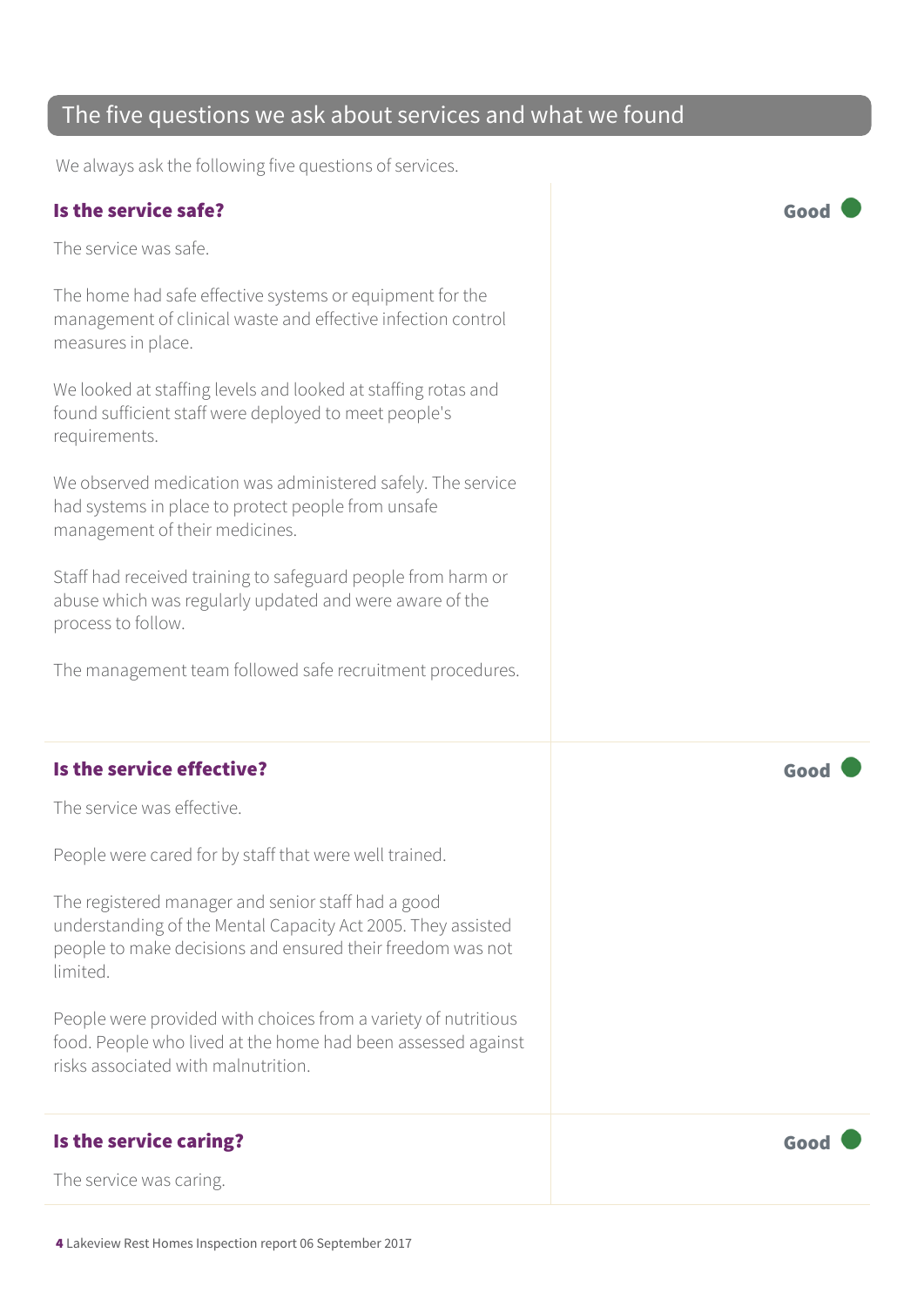| We observed staff treated people with respect and compassion.<br>Staff respected their rights to privacy and dignity.                                              |      |
|--------------------------------------------------------------------------------------------------------------------------------------------------------------------|------|
| People were supported to give their views and wishes about all<br>aspects of life in the home. Also staff had a good understanding<br>of people's needs.           |      |
| Is the service responsive?                                                                                                                                         | Good |
| The service was responsive.                                                                                                                                        |      |
| Care records were personalised to people's individual<br>requirements. We observed staff had a good understanding of<br>how to respond to people's changing needs. |      |
| There was a programme of activities in place to ensure people<br>were stimulated and occupied.                                                                     |      |
| The management team and staff worked closely with people to<br>act on any comments straight away before they became a<br>concern or complaint.                     |      |
| Is the service well-led?                                                                                                                                           | Good |
| The service was well-led.                                                                                                                                          |      |
| The service had an open working culture and the management<br>team had a visible presence within the home.                                                         |      |
| Quality assurance monitoring systems were in place and regular<br>audits of the service had been completed.                                                        |      |
| The views of people who lived at the home and staff were sought<br>on a regular basis.                                                                             |      |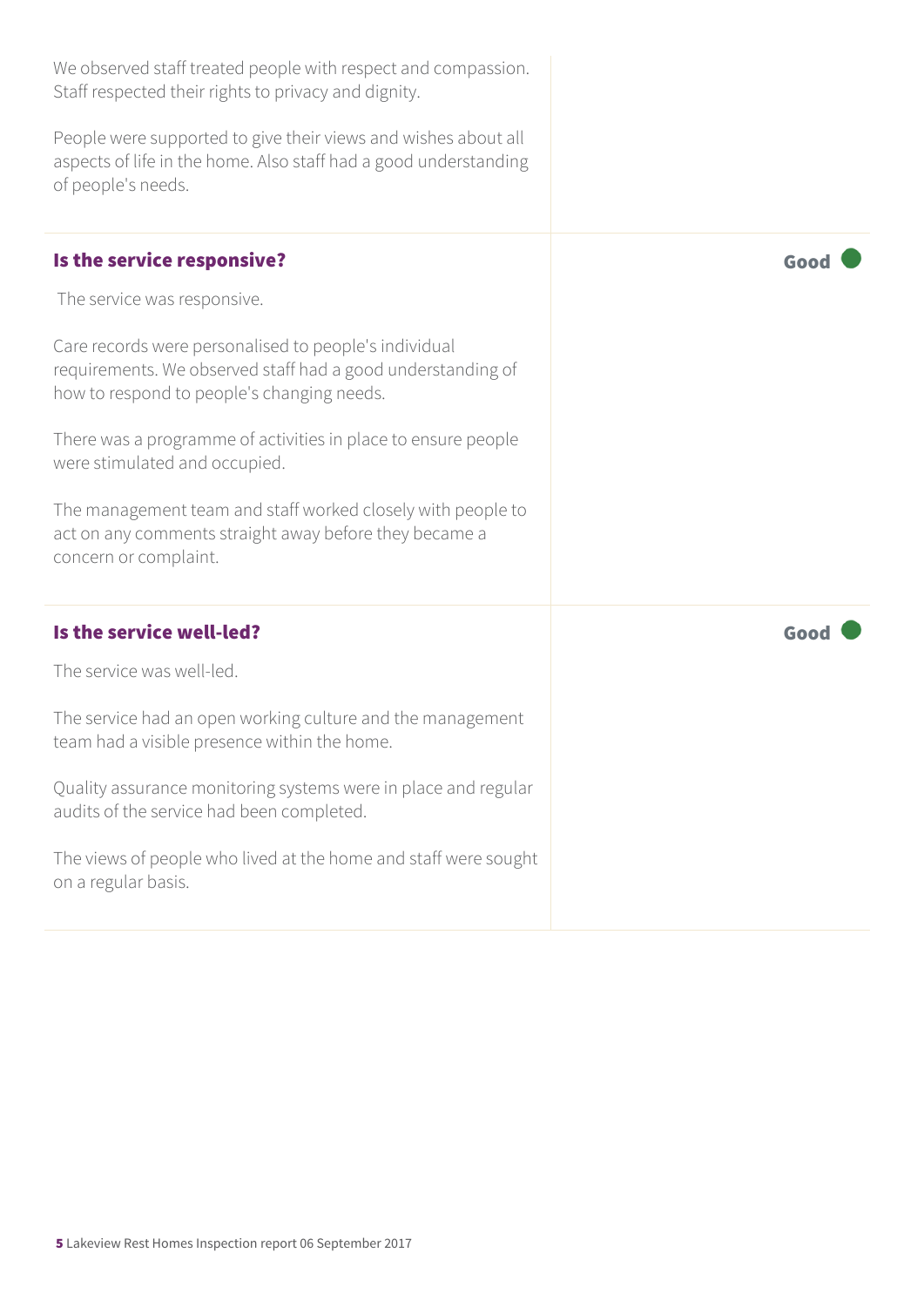

# Lakeview Rest Homes

#### Detailed findings

## Background to this inspection

We carried out this comprehensive inspection under Section 60 of the Health and Social Care Act 2008 as part of our regulatory functions. This inspection checked whether the provider is meeting the legal requirements and regulations associated with the Health and Social Care Act 2008, to look at the overall quality of the service, and to provide a rating for the service under the Care Act 2014.

This inspection visit took place on 25 July 2017 and was unannounced.

The inspection team consisted of an adult social care inspector and an expert by experience. An expert-byexperience is a person who has personal experience of using or caring for someone who uses this type of care service. The expert-by-experience had a nursing care background.

We spoke with a range of people about the service. They included eight people who lived at the home, two relatives, the registered manager and five staff members. Prior to our inspection visit we contacted the commissioning department at the local council. We did not receive any information of concern about the service.

We reviewed the Provider Information Record (PIR) we received prior to our inspection. This is a form that asks the provider to give some key information about the service, what the service does well and improvements they plan to make. This provided us with information and numerical data about the operation of the service. We used this information as part of the evidence for the inspection. This guided us to what areas we would focus on as part of our inspection.

During our inspection we used a method called Short Observational Framework for Inspection (SOFI). This involved observing staff interactions with the people in their care. SOFI is a specific way of observing care to help us understand the experience of people who could not talk with us.

We looked at care records of two people who lived at the home, staff training and recruitment records and arrangements for meal provision. In addition we looked at staffing levels and records relating to the management of the home. We also checked the building to ensure it was clean, hygienic and a safe place for people to live.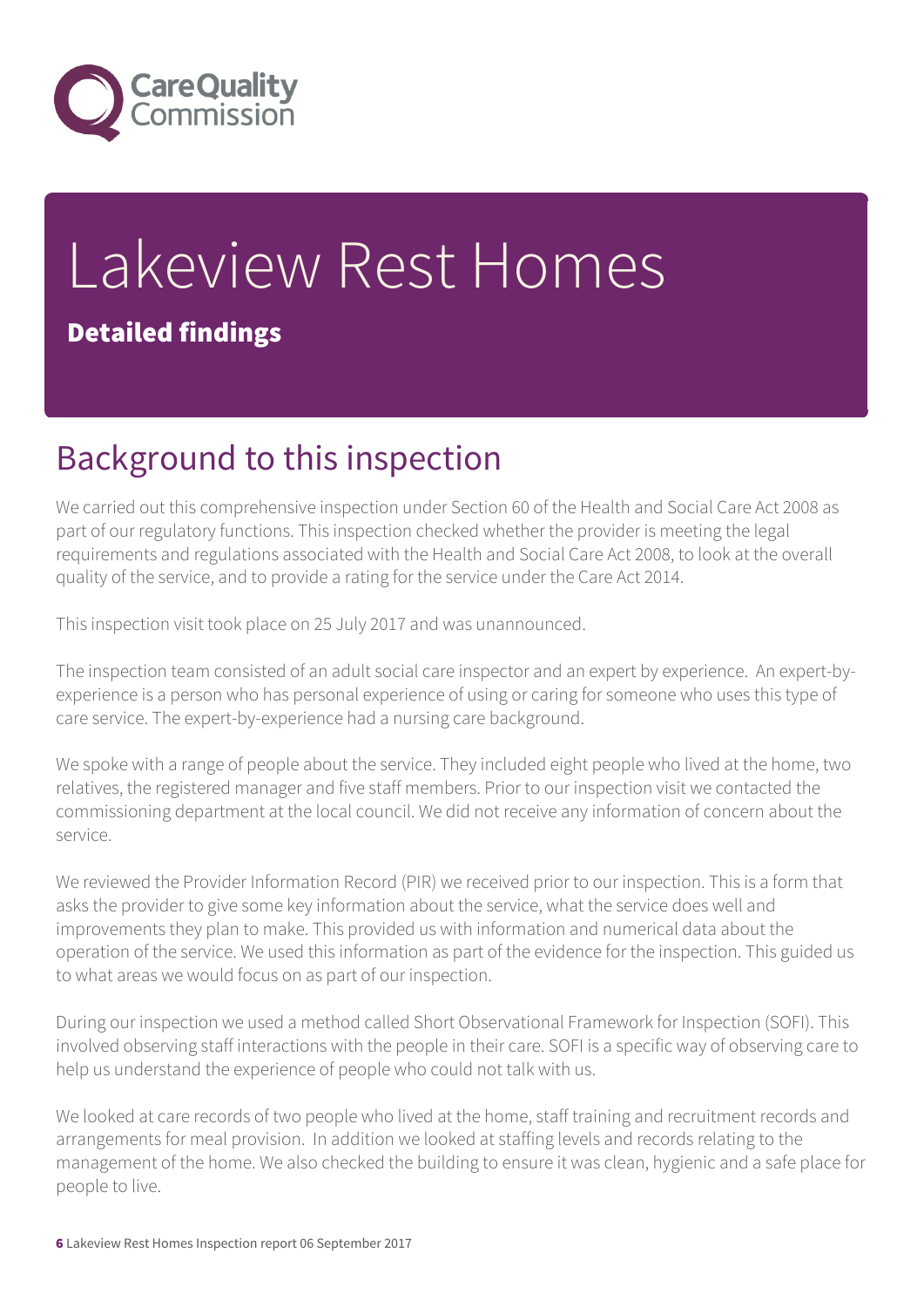## Our findings

At the last inspection in September 2016 the registered person did not have effective systems or equipment for the management of clinical waste. Some areas of the building were not effectively maintained for their designated purpose. This was a breach of regulation 15 of the Health and Social Care Act 2008 (Regulated Activities) Regulations 2014 Safe Care and Treatment. This has now been addressed.

The provider had converted extra space for an extended laundry facility and ongoing work was in hand to provide new washing facilities. New systems had been introduced for the management of clinical waste to ensure people were not at any risk of any infection. A staff member said, "The new laundry will be so much better." The building was clean and staff made appropriate use of personal protective clothing such as disposable gloves and aprons. Hand sanitising gel and hand washing facilities were now available around the building.

At the last inspection there were not enough staff to meet the needs of people in the home in a timely manner. This was a breach of regulation 18 of the Health and Social Care Act 2008 (Regulated Activities) Regulations 2014 Safe Care and Treatment. At this inspection we found the regulation had now been met.

We looked at staffing rotas, talked with staff and people who lived at the home. In addition we observed staff caring for people during the day and how they were deployed to support people who lived at Lakeview. We found the service was now staffed appropriately with sufficient personnel to care for people who lived at the home. Staff we spoke with told us they felt there were sufficient staff to care for people. For example one staff member said, "If we are pushed the manager will always get extra people in." Also another staff member said, "Yes we have sufficient staff around to support people."

We observed the day was relaxed, call bells were answered in a timely manner and staff attended to people when they requested support. One person who lived at the home said, "They are nice girls and I don't usually have to wait". Another person who lived at the home said, "If I had course to press for help they seem to come straight away."

We found equipment had been serviced and maintained as required. Records were produced for us confirming gas appliances and electrical facilities complied with statutory requirements and were safe for use. We found window restrictors were in place where they were required. Records kept at the home confirmed they monitored water temperatures to ensure people's safety. We had a walk around the building and found good signage around to help support people living with dementia. For example pictures of people on bedroom doors they occupied. This would help people to be more familiar and safe with the surroundings. People had access to outside paved areas at the front and side of the building, seating was provided.

The registered manager had procedures to minimise the potential risk of abuse or unsafe care. Records seen and staff spoken with confirmed they had received safeguarding vulnerable adults training. Staff members we spoke with knew what types of abuse and examples of poor care people might experience. They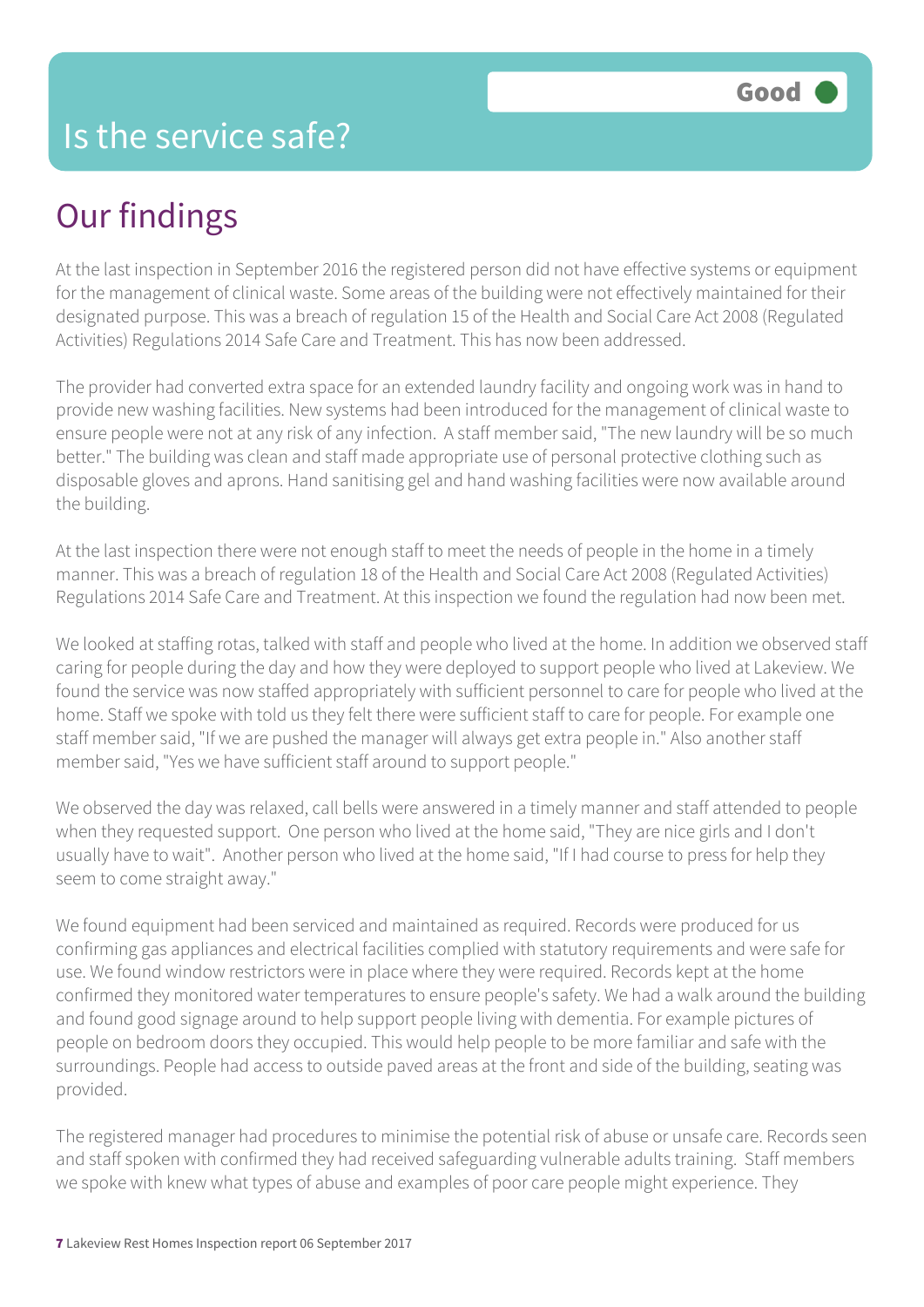understood their responsibility to report any concerns they may have. One staff member said, "We have training updated all the time. I would not hesitate to report any issues whether to the management or to use the whistleblowing process."

Two care plans of people who lived at the home contained risk assessments. These had been completed to identify the potential risk of accidents and harm to staff and people who lived at Lakeview. Risk assessments provided instructions for staff members when delivering support for people. For example if people were at risk of falls, plans were put in place to reduce the risk such as pressure mats or walking aids. Care records contained instruction for staff to ensure risks were minimised, these had also been reviewed on a regular basis. For example risk assessments were completed for falls, mobility and fire safety.

We found the registered manager had safe systems in place to protect people from the employment of unsuitable staff. We checked two staff recruitment records. They contained references and criminal record checks obtained from the Disclosure and Barring Service. We also found personnel files contained documented evidence staff had completed induction training to support them in their new roles. Staff spoken with confirmed this. One recently new member of staff said, "It was very useful and the shadowing of staff helped me a lot."

We looked at how medicines were recorded and administered. Medicines had been checked on receipt into the home, given as prescribed and stored and disposed of correctly. We looked at medication administration records for people following the breakfast and lunchtime medication round. Records showed all morning medication had been signed for. We checked this against individual medication packs which confirmed all administered medication could be accounted for. This meant people had received their medication as prescribed and at the right time.

The registered manager had audits in place to monitor medicines procedures. These meant systems were in place to check people had received their medicines as prescribed. We observed the medication trolley was locked securely whilst staff attended to people who lived at Lakeview with their medication.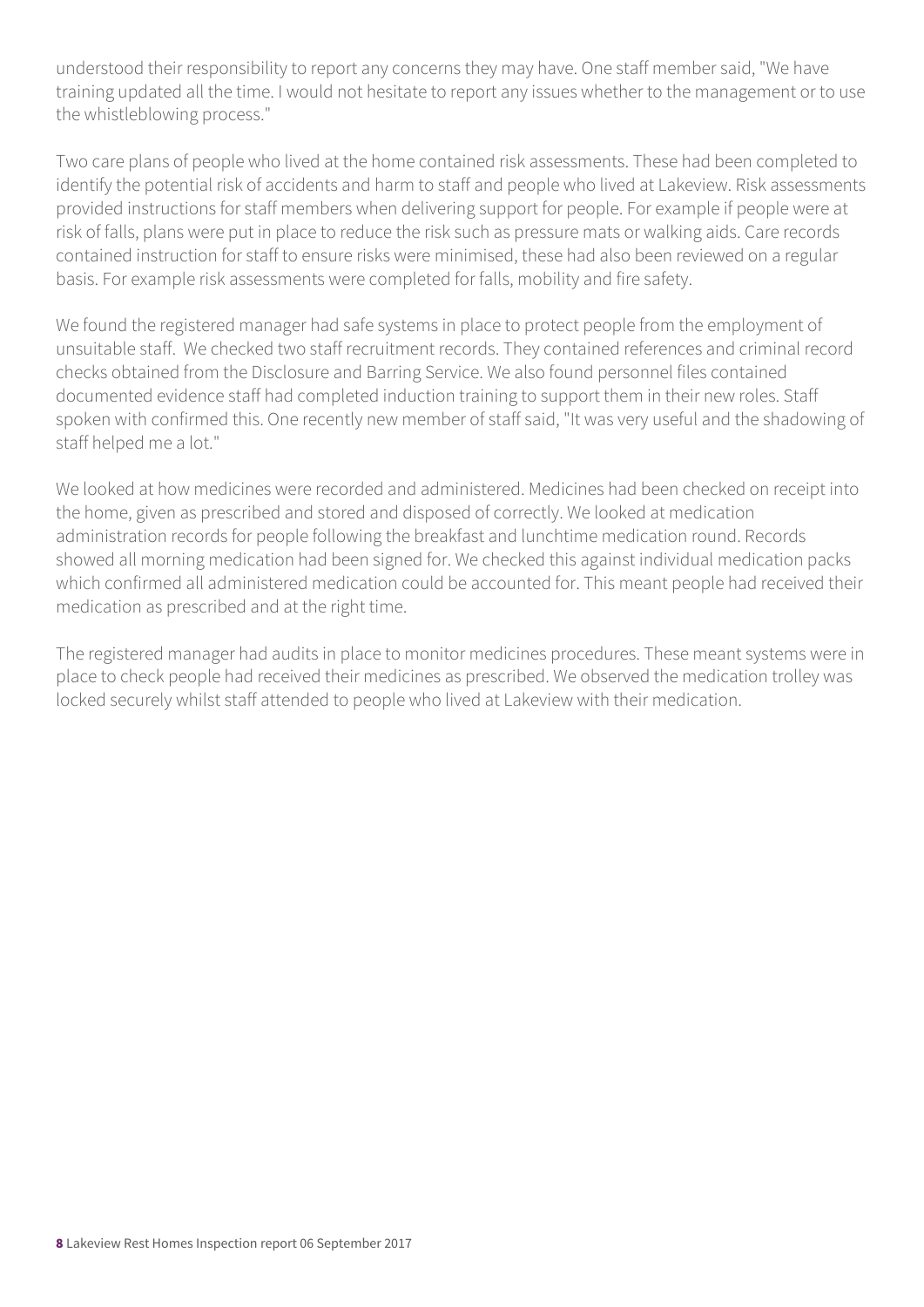## Is the service effective?

## Our findings

By looking at training records, also staff and people who lived at the home we spoke with staff were effective in their roles because they were experienced and well trained. We asked people if they felt staff were competent and one person said, "They're very good that way."

The registered manager had a range of training to assist staff development and provide skills which would support them to care for people who lived at the home. Training courses covered, for example, safeguarding adults, infection control, moving and handling and first aid. The registered manager had completed a training programme for staff to follow to make sure they were well trained. Staff also completed recognised professional care qualifications. This was confirmed by staff we spoke with. One staff member said, "We do have access and choice to lots of training courses to help us. The manager is always supportive to us accessing training."

Staff told us they had regular supervision to support them in their roles. Supervision was a one-to-one support meeting between individual staff and their line manager to review their role and responsibilities. Records we looked at evidenced sessions were held on a regular basis. All staff we spoke with told us the registered manager was supportive and was available any time should they have any issues. Staff we spoke with said the one to one supervision sessions were helpful in their development. One staff member said, "They are good to see how we are doing and discuss any issues we have at the time."

People who lack mental capacity to consent to arrangements for necessary care or treatment can only be deprived of their liberty when this is in their best interests and legally authorised under the MCA. The procedures for this in care homes and hospitals are called the Deprivation of Liberty Safeguards (DoLS).

The registered manager and staff we spoke with demonstrated an understanding of the legislation as laid down by the MCA and the associated DoLS. Discussion with the registered manager confirmed they understood when an application should be made and how to submit one. We observed people were supported to come and go as they wished to. Staff did not restrict their liberty or movements. Where people were deprived of their liberty to safeguard them, we found up-to-date records were in place. These included mental capacity assessments the registered manager completed to check each person's ability to make decisions. This showed the registered manager and staff followed the Code of Practice and legal processes associated with the MCA.

The 'Food Standards Agency' had awarded Lakeview their highest rating of five stars following their last visit. This graded the service as 'very good' in relation to meeting food safety standards about cleanliness, food preparation and associated recordkeeping. Cleaning schedules we looked at were up to date and signed off as completed. Records we looked at demonstrated people were offered of variety meals and snacks. The cooks operated a four week rotating menu however they told us this was flexible dependent on the choices of people who lived at the home. We observed lunch was organised and promoted as a social occasion. Fridges and storage areas were well stocked with food supplies and fresh produce was available and being used for the dinner of the day. We saw the cook was making a homemade cake for the afternoon snack.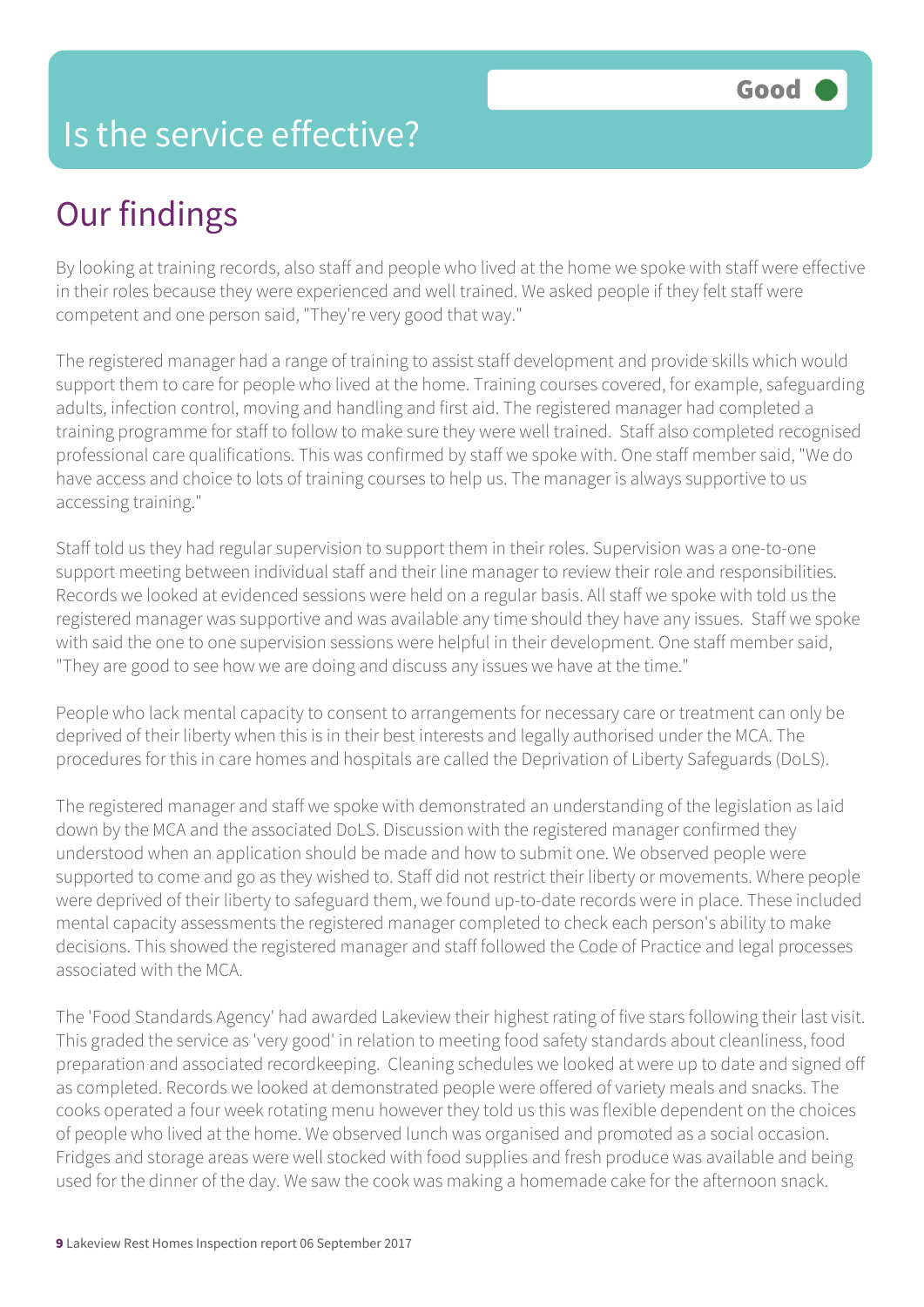We arrived at breakfast time and observed people in the dining area having choices of cereals and cooked bacon and egg sandwiches were brought round and offered to everyone. One person who lived at the home said, "It's great we have bacon and sausage whenever we want in the mornings." Other comments about meals included, "It's gorgeous." Also, "I am satisfied with it. I have nothing to grumble about."

There were meal options on offer daily for people who changed their minds. People's food preferences were displayed in the kitchen and the cook had a good awareness of what people liked and disliked. Information was available about special diets, such as diabetic or blended foods.

Staff worked closely with other healthcare services in meeting people's changing healthcare needs. Care records held contact details of other professionals involved, such as GPs, social workers and opticians. Staff documented the visits and appointments in the person's daily records and kept their relatives informed.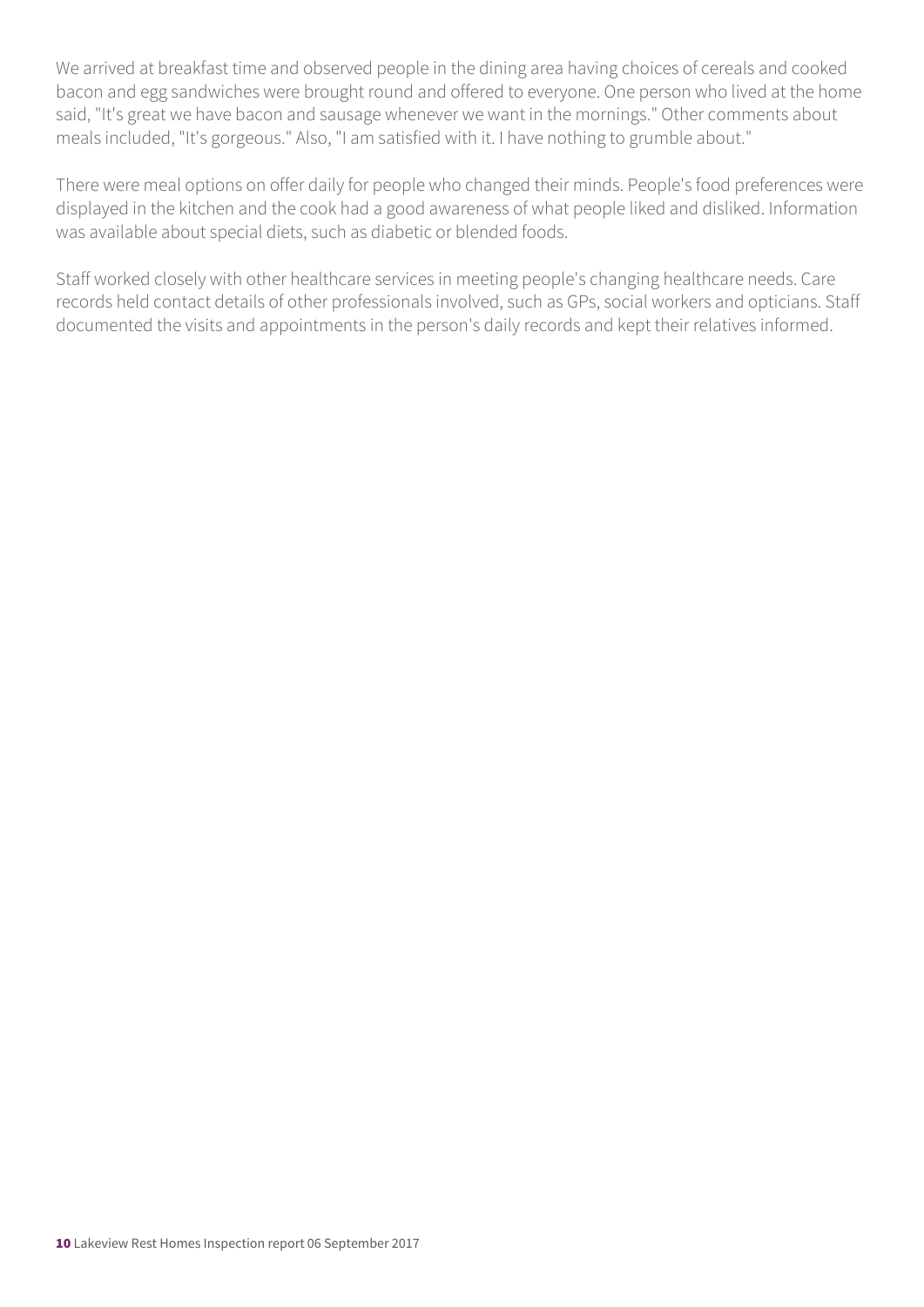## Our findings

We observed during the inspection visit staff were caring towards people who lived at the home and consistently were patient and sensitive to their needs. Comments from people who lived at the home confirmed this they included, "They're very helpful and very kind." Also, "They treat me like a queen, I'm waited on hand and foot and they can't do enough for me." A visiting professional told us staff were really good with people who lived at the home. They were impressed by the standard of care at Lakeview.

We observed staff had a caring and respectful manner when they engaged with people who lived at the home and visitors. They demonstrated a kind approach when they engaged with those who lived at Lakeview. One person who lived at Lakeview said, "They like to listen to what you've got to say. They sit down and have a chat with you if you need it."

Staff respected people's privacy and dignity. For instance we noticed staff knocking on doors and waiting for a response before entering. They also called out their name to ensure people knew who was at the door. We heard people being addressed by name and they were asked discreetly if they wanted to go to the toilet. This demonstrated staff were sensitive and respectful of people who lived at the home. One person who lived at the home said, "They're lovely with me, they greet me when I come in."

Staff had a good understanding of protecting and respecting people's human rights. We were told training was provided in this area. Staff and the registered manager were able to describe the importance of promoting each individual's uniqueness. We found there was a sensitive and caring approach practiced by everyone at Lakeview during our inspection visit.

We looked at how staff and the registered manager developed relationships working with people and their families. The two care plans we looked at were developed with the person and their relatives. For example documentation of issues that were important to them and how best to provide their support. Other details, such as personal care support planning, helped staff to promote people's independence when they assisted them. This was confirmed by talking with people. They told us they were encouraged to be as independent as they could be by carrying out as much personal care as possible themselves, such as washing and dressing.

When we had a walk around the building and in bedrooms, we found people who lived at the home were supported to personalise their own rooms. For example family photographs and furniture. The registered manager and staff encouraged people to make Lakeview their home. This included having their personal belongings and ornaments.

We spoke with the registered manager about access to advocacy services should people require their guidance and support. The service had information available for people and their relatives. This ensured people's interests would be represented and they could access appropriate services outside of the service to act on their behalf if needed.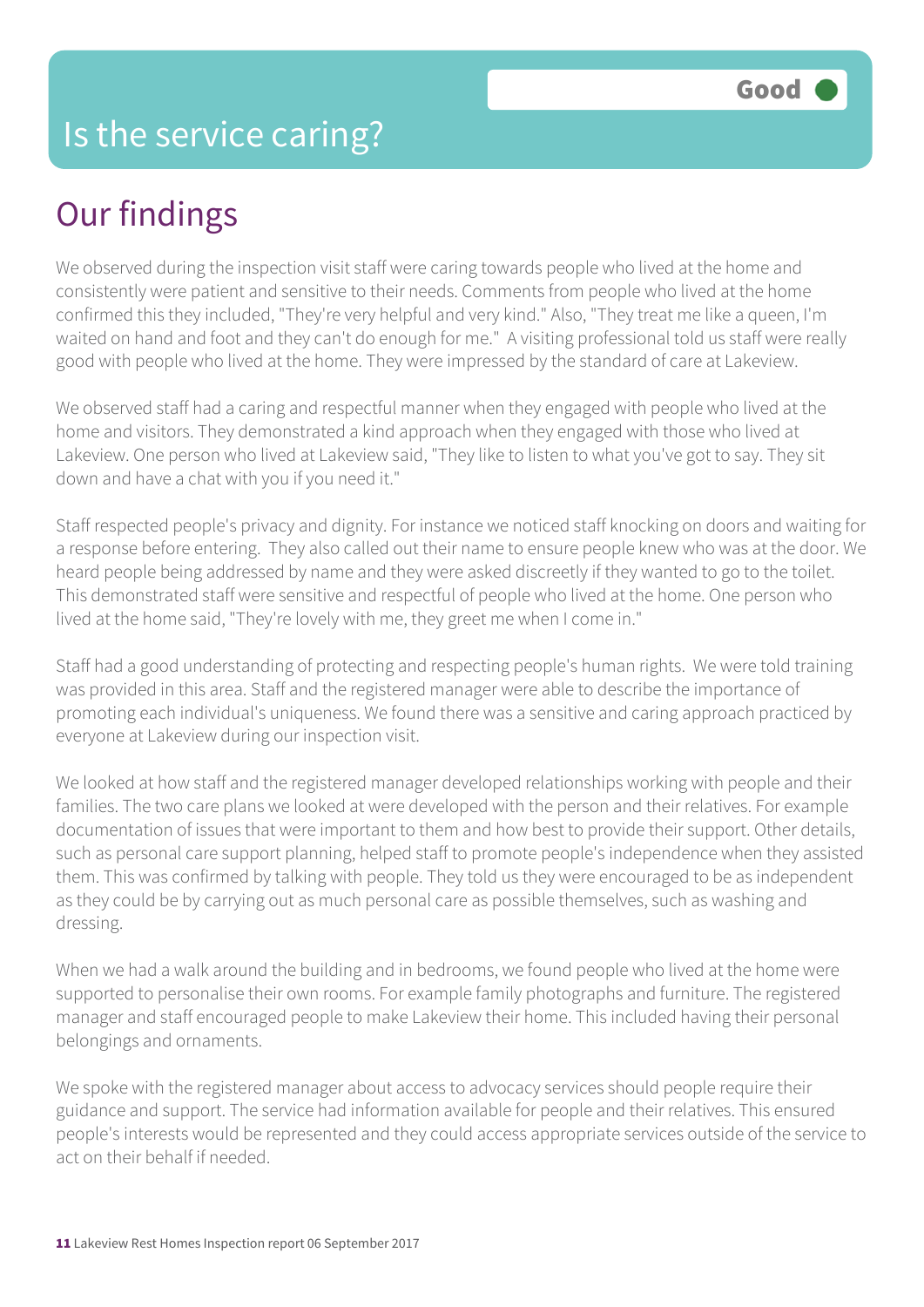People's end of life wishes had been recorded if applicable so staff were aware of these. We were told people had been supported to remain in the home where possible as they headed towards end of life care. This allowed people to remain comfortable in their familiar, homely surroundings, supported by familiar staff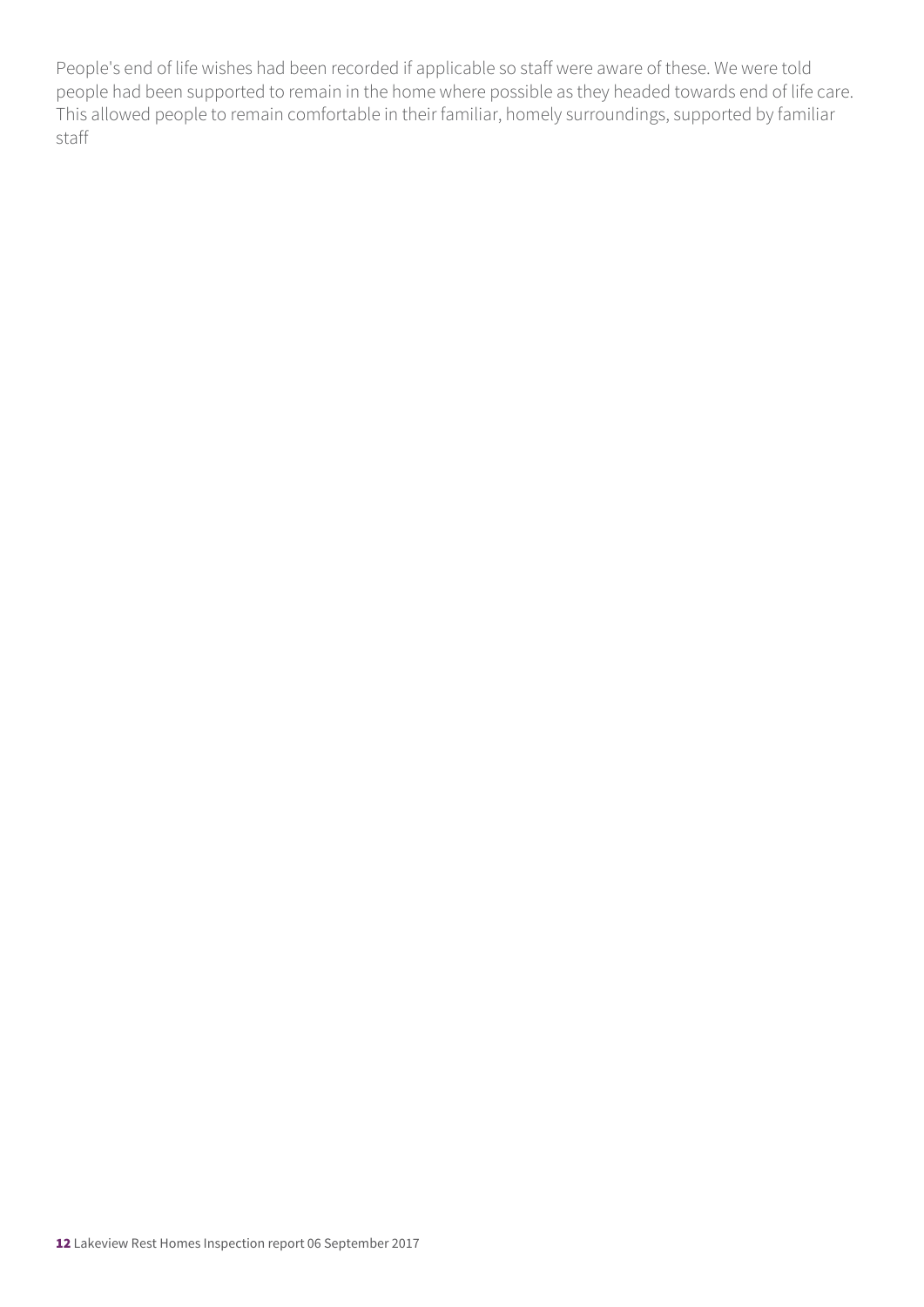## Is the service responsive?

## Our findings

People who lived at the home told us they received a personalised care service which was responsive to their care needs. They told us staff and the management team provided care that was responsive to their needs and treated them as an individual.

Two care plans we looked at were reflective of people's needs and had been regularly reviewed to ensure they were up to date and accurate. For example one person was hospitalised and had lost weight. They were referred to a dietician and following treatment and support had recently gained weight which was clearly documented and reviewed at timely stages.

We found care plans had been developed where possible with each person and their family. Care records included what support they required any treatment from other health professionals and input from family members. A staff member said, "It is important to get as much detail as possible about the person to develop relationships." Care plans and associated records were comprehensive. Staff were required to sign documentation to demonstrate they understood people's care, their histories and to identify who had completed record entries. Assessments and care records were developed with the person and relatives where applicable This was to ensure as much personal information could be obtained, which helped to develop relationships and knowledge of the person.

During the inspection visit there were activities taking place such as board games and reminiscence music. We had a mixed response from people who lived at the home in terms of activities and what was on offer at Lakeview to keep people occupied and entertained. For example we asked people how they spent their time during the day, comments included, "I go for a walk if I can sometimes we go out with a driver." Another person said, "Twiddling my thumbs, I read magazines and the daily paper. I don't know of an activity person but occasionally we play skittles." Another person said, "I don't do anything, but I'm quite happy as I am. I can hear the television and I know there's always someone there if I need anyone."

We spoke with the activity co- coordinator who told us about up and coming events, trips out and was in the process of advertising activity days on the notice board. People who lived at the home told us they could go out if they wanted to. Normally the minibus went out twice a week, however last week's trip had to be cancelled because there were problems with the minibus. One staff member said, "It was a shame but we do go out every week normally." The registered manager ensured us all people who lived at the home were made aware of activities provided and efforts were made to accommodate people's choices. Staff told us they had time to spend with people and the management team encouraged them to sit and chat with people if they wanted to.

We found there was a complaints procedure in place which described the investigation process and responses people could expect if they made a complaint. The complaints procedure was displayed around the home, in their literature given out to people who lived at the home and their relatives.

We spoke with people who lived at the home and relatives about the complaints process. People told us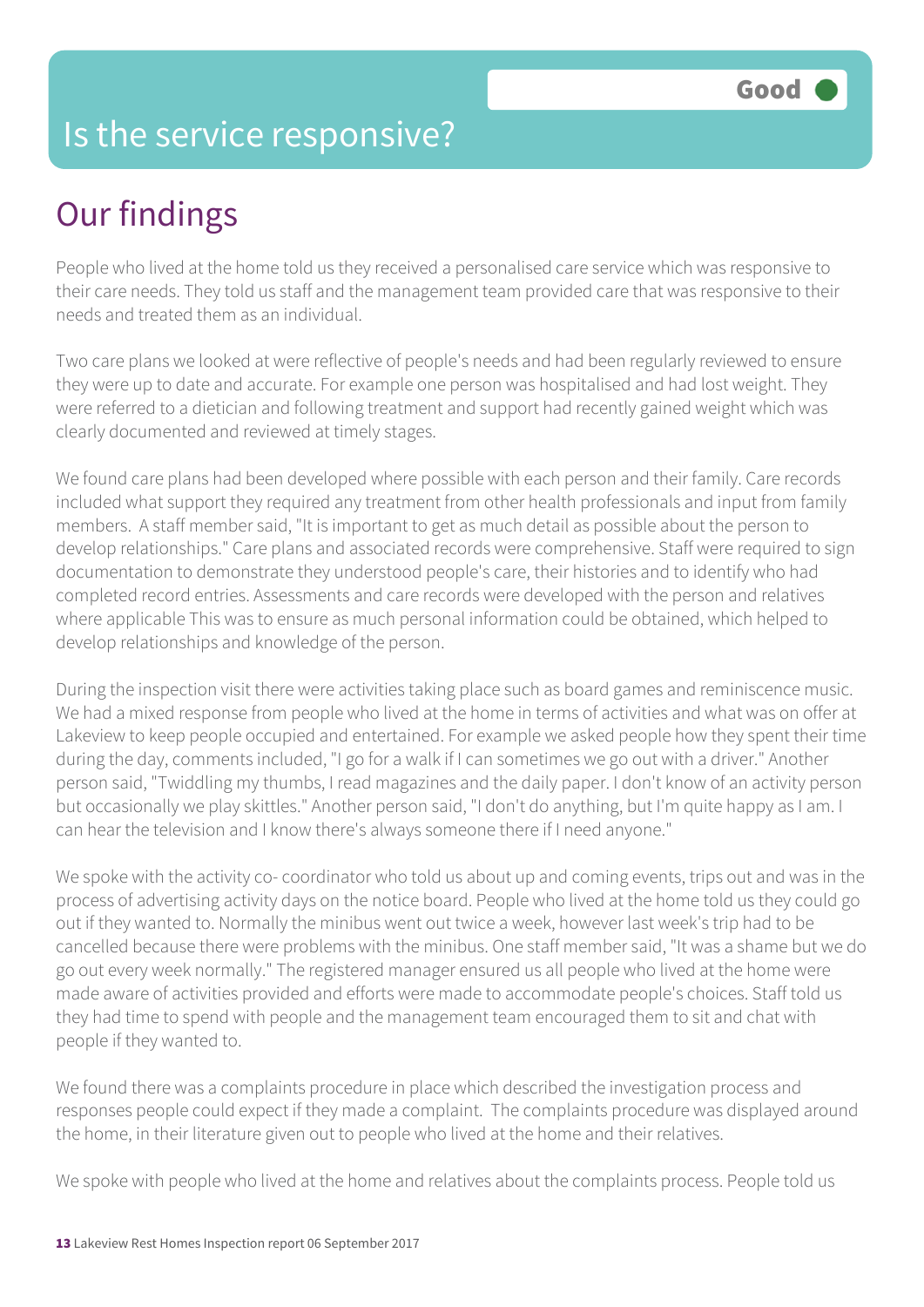they knew how to make a complaint and who to speak to if they had any issues. A relative said, "Never complained and not needed to yet. I would speak with [registered manager] if I had a problem or an issue."

Contact details for external organisations including social services and the Care Quality Commission (CQC) had been provided should people wish to refer their concerns to those organisations. This demonstrated there was a procedure in place, which staff were aware of to enable complaints to be addressed.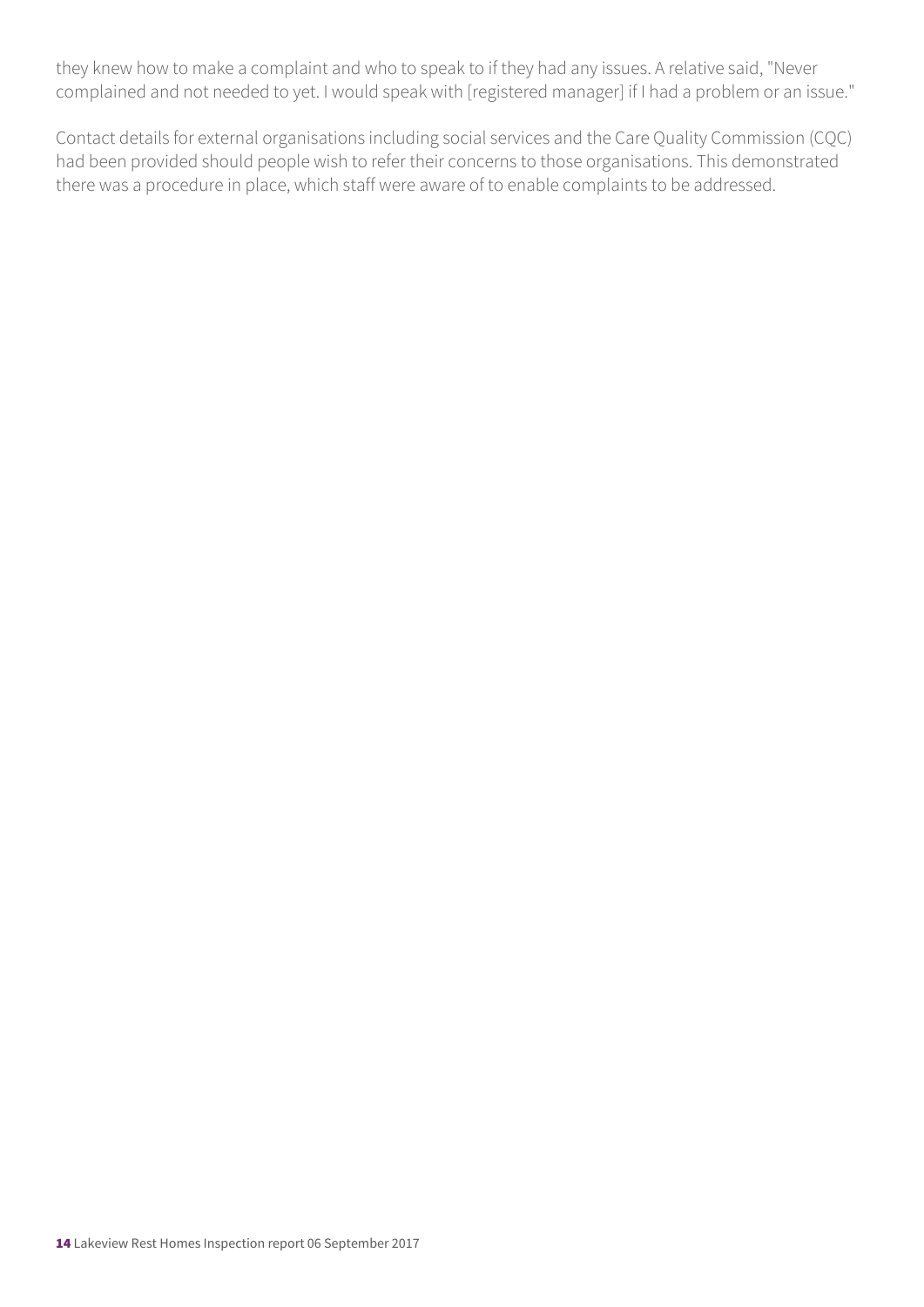## Is the service well-led?

## Our findings

At the last inspection in June 2016 we found systems and processes identified to safely manage the home were not always an accurate reflection of the systems used or they were not implemented. This was the case within risk assessments, some procedures and within care plans.

This was a breach of Regulation 17 of the Health and Social Care Act 2008 (Regulated Activities) Regulations 2014.

This had now been addressed and the management team had updated care records to ensure all risks had been identified and what action was required. This information supported staff to be aware of potential risks to people and keep them safe. A staff member said, "We now have good recording systems in place that are easy to follow."

There was a registered manager employed at Lakeview. A registered manager is a person who has registered with the Care Quality Commission to manage the service. Like registered providers, they are 'registered persons'. Registered persons have legal responsibility for meeting the requirements in the Health and Social Care Act 2008 and associated Regulations about how the service is run.

People we spoke with who lived at the home and relatives were positive in their comments about the management of the home. For example one relative wrote on a media website independently. 'I would like to express my family's appreciation and gratitude to [management team] and all the staff at Lakeview for the outstanding care given to my [relative]'.

We observed good visible leadership during the day of our inspection visit. The registered manager had a good knowledge of staff roles and responsibilities and staff told us they were 'hands on' when they required support. We discussed people's care with them and they demonstrated an understanding and an awareness of people's needs.

Staff we talked with demonstrated they had a good understanding of their roles and responsibilities. Lines of accountability were clear and staff we spoke with told us they felt the registered manager and new manager worked with them. They also told us they supported them to provide quality care.

Staff and 'resident' meetings were held on a regular basis to discuss the service provided and care of people supported. We looked at minutes of the most recent team meeting and saw topics relevant to the running of the home had been discussed. In addition surveys were requested from relatives/residents twice a year the most recent one in May 2017. There were 12 returned surveys that were mainly positive in comments about the home. However 3 returned questioned the amount of activities on offer. The registered manager analysed the surveys and acted by ensuring more trips and activities were arranged Also the activity cocoordinator was brought to provide games and activities for people. One person who lived at the home said. "I like the trips out."